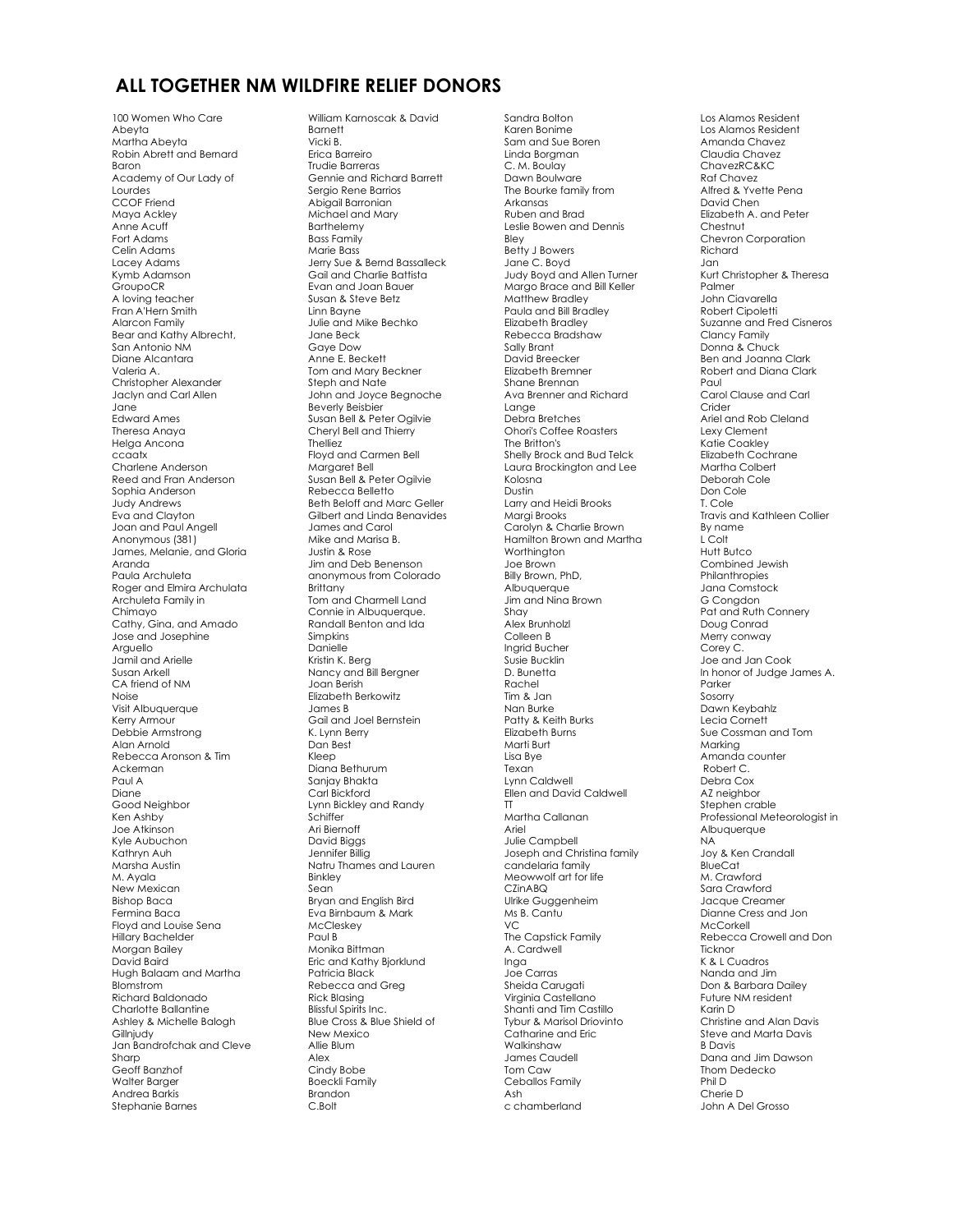Anne Dellenbaugh Chas. DeMott The Demshar Family Stephanie Denton Neal and Paula Devitt Sean Ed DiBello Sondra Diepen Scott Dietrich and Carla Neiswender margaret and richard Kristen Gay Dillingham Lauren Docherty Ann D'Olier Patricia Dominguez Cristina Dominguez Kris Domino KOB staffer John Donaldson Diane and Peter Doniger Gary Donnermeyer Leslie A. Donovan Marcy Dorchester Tom and Joan Dormody Dorrian Weber Linda and John Douglas Mina D Gordon and Cynthia Douglas Donna Dowell Suzanne Dransfield no Kym in Santa Fe Brian Drypolcher Teresa DuBois Amanda Duckworth and Awie Smit Kiva and John Moulton Kat Duff & Kathleen Brennan Duffy & Duffy LLC Kyle Duffy D. Karen Dumont and Bailey Harrington Tim & Sandy Dunbar Pat Duncan Tracy Dunlap Naomi D Paul Duran Jill and Harvey Eastman R. Eckelberry Bill Edrington Judy Edwards Lynn and David Eikenberr y Sam & Molly Elkind Patti E Rory Elliott Ellis and Ellen Harris Donor Advised Fund at the New Mexico Foundation Don and Sharon Tamara Enz Melissa Epple Barry and Cris Epstein Sue and Sam Dr. Lena Ernst, Ph.D. Arla S. Ertz Kenzie John E M. L. Eskridge Monica Espinosa Peter Espinosa Guy and Carol Estes Mark Etter Brenda Exxon Mobile Corporation Allison Fabara Jonathan T. and Louise B. Fairbank The Rogers Family steve and anne farber John Farley

KC, Collin and Gavin Farley Corrinne Farner Gene and Joan Farnum Josh Faulk Will Sunny Sonnenschein and Stuart Feen Dede Feldman Mary & Joe Ferguson Rich and Joanne Ferrary Bobbie Ferrell Fidelity Charitable Trustees' Initiative Nicole Finch Leslie Finegan Smith Engineering Company Gay Finlayson James E Fischer H Fisher Steve Fitch and Lynn Grimes Bridget Fitzgerald and Frank Brown Barbara A. Fix Larry Flamholtz and Michael Payton Lawrence Flamholtz and Michael Payton Brian and Emily Fletcher Kelley fletcher Russ F. Rabbi Arthur and Linda Flicker Alcarita Martinez and Patricia Martinez -Flores Mike Foley Shellie Follmer Patricia Forbes Craig Ford Patricia G. Foschi David Foster and Holly Barnet -Sanchez John and Kay Foster Francine Foster Judith Foster Matt Foster McCune Charitable Foundation Notable Healing Carol Frank DF & ES Albuquerque Pamela Fraser-Walters Ann and Bill Freimuth Peter Fremgen Barry and Karen French Jenny French Trish Fresquez -Hernandez Daniel Friedlander -Blissful spirits Justin and LInda Friedman Mark Friedman and Terry Wilson Preventive Medicine Vermont Dylan & Alexis Fuge Alice and Eiichi Fukushima Eiichi and Alice Fukushima **Cynthia** Holly Fulton Judith Gabriele and Vinnie Kelley Jane and Norm Gagne Dr. Francine Gaillour and Mr. Jeffrey Silesky Noreen Gallagher Michael Gallagher D. Gallegos Gallegos Casa Trujillo George & Dee Gamble Sam and Erin Garafola Diane & Al Garber Garcia family Joanna M. Garcia

Gary and Sylvia Garcia Lissa J. Gardner Universe Sue G. Bob and Linda Garman Sandra and Richard Garriott -Stejsal Melissa G Connie Priscilla Gaussoin BGavenda Rick and Debra Geddes Suzanne and Norman George Brian George Michael J. Gerrity Char Cook and Howard Gershon JMG Lisa and Larry Gewax Lauren G. Lowell and Rosemary Dennis Gibson Friends of Nar Hank and Kathy Giclas Hank & Kathy Giles family eliza gilkyson Olga Giller Yvanda Guerin Gillespie Gwen Gilligan Johanna Gilligan colin gilliland Karren Gilliland Jeremy Giovannetti www.GuerrillaGraphix.com Bella Glasel Leo Goede & Kathy Conway The Goering Family Paul G. Carolyn Goff Adam Goldberg Lynn, Frannie, Lucky, Bruno & Chloe Golden Gate Fund Gabriela I. Gomez Joann Gomez<br>Johnny and Mary Gonzales Vidal Gonzales Vincent & Diane Gonzales ELM Gonzales Gonzales/Butcher William Gooch Helen R. Eda Gordon Marcia Gordon Andy Victor Gosnell Pam William G Maggie Gould Steven Graff Susan G Paul and Suzanne Shave john gray & teresa holland Antoinette Grayson and James Rydecki Great Harvest Bread Company rand and tessie greenfield Todd & Marjolaine Greentree Gary and Kathy Greer Mike and Lucy Greer Virginia Griego Concerned! Jo Beth Griffin & Catherine Dale Elizabeth Groginsky Paul & Cathlynn Groh Katy Gross

Bosque Center for Spiritual Living, ABQ NM Robert Guenther Zippy Guerin / Santa Fe Found Liz Guillen Rod Guinn Elene and Bob Gusch Gustafson family Elizabeth Gutierrez Gutierrez Family Kirsten Haske Franklin and Dessa Margo & Pat Haley Dr. Karen Hall Fellow New Mexican Steve Halvorsen Hammond Thrope John H. and Druscilla A. Hammond Hanuman Foundation allyn harad Rick & Maggie Harada Hope Jenny Harland & Harry Eberts Heather Harrell Catherine M Harris Robin & Scott Harrison Katie Hart Curt & Mel adam haskew Don and Cheryl Hastings, Datil, NM Friends in Oregon Sending Prayers for Rain Jess Haven Mark and Monica Hawes Jeff Hay Rob hays Kat Heatherington Marjo Hebert Alexandra Jade Michelle Hegmon Adria WFH David Henkel and Cleo **Griffith** Damien Henrich David and Nancy Henry Julie and John Herman Love. Abraham HernÂindez Ellen and Bruce Herr Brian Eugenio Herrera Tina Herrera D. Herzog Dustymom Friend from the east Ed & Judy Hildebrand Lindsay Hill MHM Tony and Juliana The Climate Change Leadership Institute Tony H S Hoeflin Louis & Georgianna Hoffmann Pasha Hogan Sam Hokin and Carla Shedivy Dr Denny & Ms Denise Holland AFT NM Elodie Holmes Don Allen & Vicki Holmsten Dave Holtkamp Bernhard E. Holzapfel Sibylle and Gerardo Horischnik Chuck Houston Lonnie Howard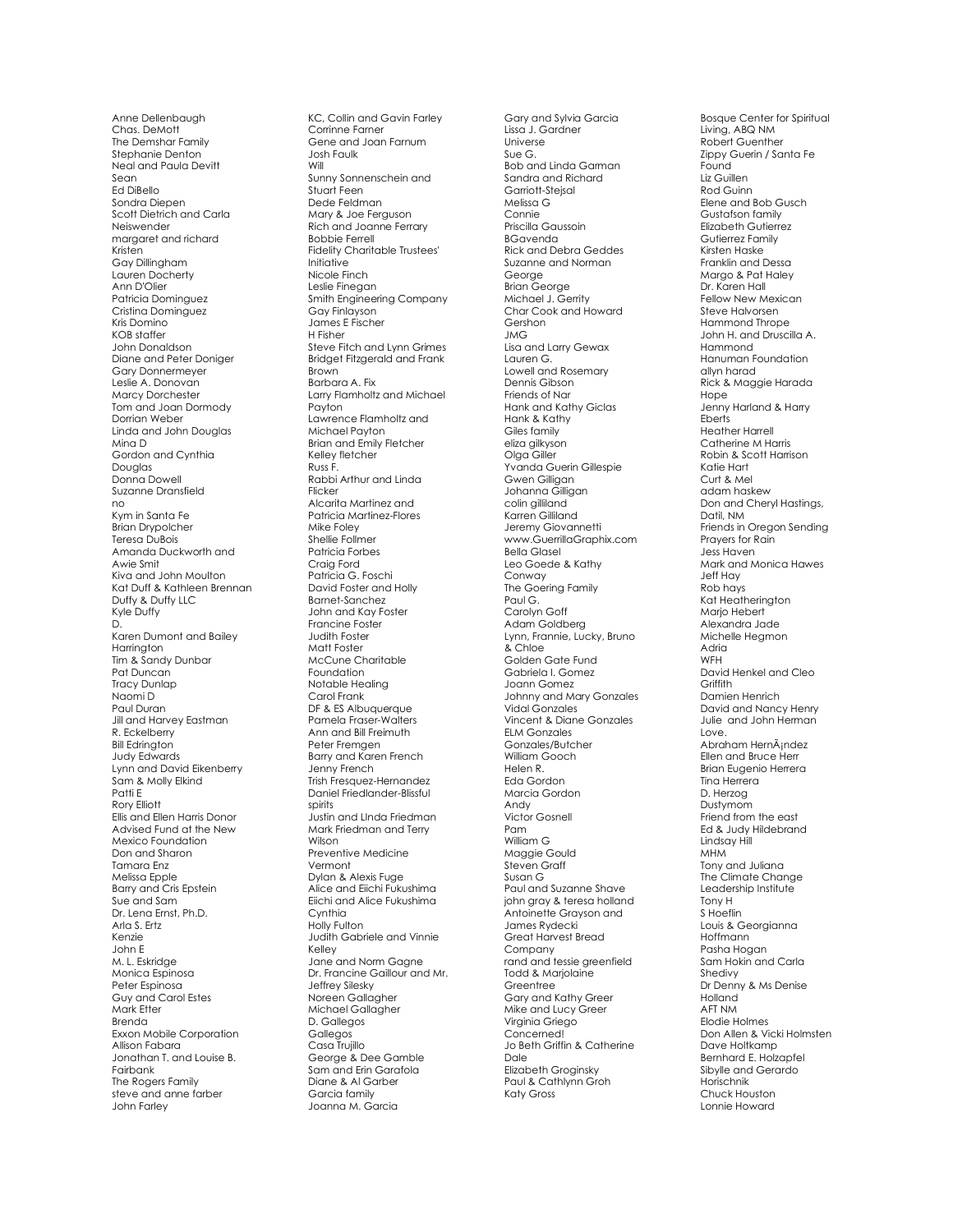Sam Howard Joyce Hudson B. Hughes Ken Hughes and Ellen Kemper Joe and Marilyn Hughey R. Hughte Jackie and Richard Hull Marcia Hunt Brooke Hunter & Tim Harville Charlie Hunter Leon Maria C. Hurtado Louisa Huyge Tammy Kayla Illgen Mindy Ioane Adrienne Saia Isaac Mark and Lisa Isenberger Ann Isolde William & Melinda Itoh John &Marilyn Jackson Shireen Jacob Lowell & Helen Jacobson Guy and Kooch Jacobus Brenda and David Jaffe Lucrecia Jaramillo Tim Origer & Geri Jaramillo Lenora Jaramillo Llaves Off~road Club Brenda & Michael Jerome Philip Yeats & Eileen T. Jessen Jessup & Richards Steve and Barbara Jewett Elizabeth Yakes Jimenez James and Alexis Jimenez Pat & Don Jochem Emmanuelle John Peter & Jan John Anne Johns Benjamin Johnson Evelyn and John Johnson Jeff Johnson Padilla Family SWEAT Yoga Studio Janet Johnson Jay J Whitney Joiner Jeremy Jojola Jennie Jones Traverses Yoga Deborah Jones Harry and Pat Jones Johnny & Yohanna Jones Brad Joseph Robert Josephs Randall Juergensen Amy J Paul Jurkowski Michael and Amy Kahn Carol L Kain Cathy and Paul Kalenian Norton Kalishman Satish Kamat Marjorie Kamine Peter and Patty Karlovitz James and Sandra Kaszuba Heidi Kaufman Sandra Kaye Frances Kean Phil Margaret Keller Danis Kelly Norah Kelly Acorn Graphics Taos Susan Kelly Ellen Kemper Brandon Kennedy meow wolf employee Nancy Kennedy Meow Wolf Employee Kenney Family Foundation

Ann and David Kepley Emily Kerber Kelley Keresey Patrice Kerr Todd and Catherine Kessler PK B Kim Leslie and David Kim Jams Of Enchantment Music Community Virginia from Nambe EK Ana C. Friend of the community Catherine Kirkwood and Craig Anderson Jan & Ruth kissell Dave Klinge Shirley Klinghoffer sylvia and dennis kloberdanz Kim Kloeppel Phyllis & John Knight Steve & Sue Knuth Jon K. America Learns Jacquelyn Kozal Steve and Peggy Krenz Lindsay Kuhn Richard Kuhn Jim Kuzava Cindy L M, T, & D Travis Ladue An Armful of Breakfast Burritos Martina Florence LaJeunesse Tess Leslie Lakind Jai Lakshman Carolyn Lamb & Steve Reed Mary and Jim Lampkin Thomas Scott Lane Albert Lang C.A. Langfeldt Philip Langland Jinja Bistro Jess Lanham Hiram Larew Eleanore Larson Georgia R.H. Larson David Larson janet larson Melissa L Brenda Laurel and Rob Tow Rev. Bob LaVallee Rees Lawrence Angus and Lea Margery Lazar **Beth** Gordon & Mitzi Ledingham Sam LeDoux Barbara Carolyn Lee Sandra Lee Leftwich family Phyllis Lehmberg Patricia Lemus Rhiannon Leonard Rae Valerie Levine Sara Levinson Marsha C. McEuen and Steve Lewis Edward and Caite Lewis Linda L Lillow Meghan Brett & Marc Limmany Joe Lin Lauren Linsalata A Lipstadt Meghan L.

Carl and Sheila Litsinger Mr. Lobato Raphael Jenny Lockwood Bogwitch William LongView Asset Management Charlie Lopez and Roxana Criollo Lopez Gene & Emily Nancy Lêpez Estrella Lopez Rob and Trinidad Lopez -Emslie family Liz Lorang Los Alamos National Laboratory Foundation Theresa Lovato Paula Lozar Aloha Tejano Josie and James Lucero Lucero Family Kes Allen & Tina Ludutsky -Taylor Hailey L Sahreem Luergan The Lundstroms Jim Lutz and Cynthia Simonetti Frank & Cynthia Lux Peggy Lyle Catherine Lynch Jenny and Peter MacDonald Marilyn and Sandy David and Eryka MacKenzie The MacPhail Family Daniel Macy Bruce Madden and Susan **Ostlia** Donna Maddux Cmaestas Jennie and Gilbert Maestas David Maestas Jessica and David Maestas Demitri Maestas Siafredo Nancy and Vishu Magee Pat Maguire Cem Kathleen Maley and Stephen Smith Brecken Gloria, Bob, and Jeremy Mallory Eileen R Mandel Manny Family Summer and Gregg Manoff Lisa Manzanares -Padilla Linda Marianiello and Franz Vote Josh M Marisa m jim and helen marquez Geoffrey and Janet **Marshall** On behalf of KGM Travis Martin Dawn Martinez Frony Martinez Norteña Donna Martinez Le Martinez Shar Martinez The Mascareñaz Family Andrea Mason CLARENCE AND PAMELA MASON Steve and Lucia JD Mathews Don and Tricia Matthews Larryl and Marie Matthews

Roger M Bill Maunders Tim and Ann Maxwell Jessica May Hank Mayer The Proo Family Alice M Jesse McBay New Mexico Red Russ & Karen Ann McCampbell, MD Laurie McCann & Bob Churchill Grace Peter McCarthy and Emily Powell Ann and Ward McCartney Phillip and Rachel McClain Family Max Bob and Marsha **McCormick** Margo McCoy Howe Casey Dolores & Bernard **McCulloch** Kevin McCusker John & Regina McDermon Jonnene McFarland Gabrielle McGinnis Valerie A. McGonagle Mike & Mary McGuire Hank McGuire Mike and Mary McGuire Lynn McKelvey and Glenn **Dickter** Candy and Chuck McKinley Cathy McManus McMillan's Linda McPherson Don and Michelle Meaders Rosina Vivian & Jazming High Hands Tattoo The Meehans Elaine Meizlish and Barbara Radov Fernando and Adriana Mejia Jackie M and Michael Motley Meg & Richard Meltz Briana M. Dana M. Sara and Coby Messier Karen Meyers and Joe Sackett Robert Johnson and Margie Milburn Dwight and Taudy Miller Mick Brett Mills Karen & Phil Milstein Casaloha Cheryl M Cynthia Mitchell Mary and Timothy Mitchell Ron Mitta n M. Mizushima Tas Lena moffitt Dara Marianne and the Santa Fe Adventurers Facebook group Wendee and Sophia Molano George & Teresa M Edward Monjaras Cindy Monroe Nate Gail Kelso Frances Montoya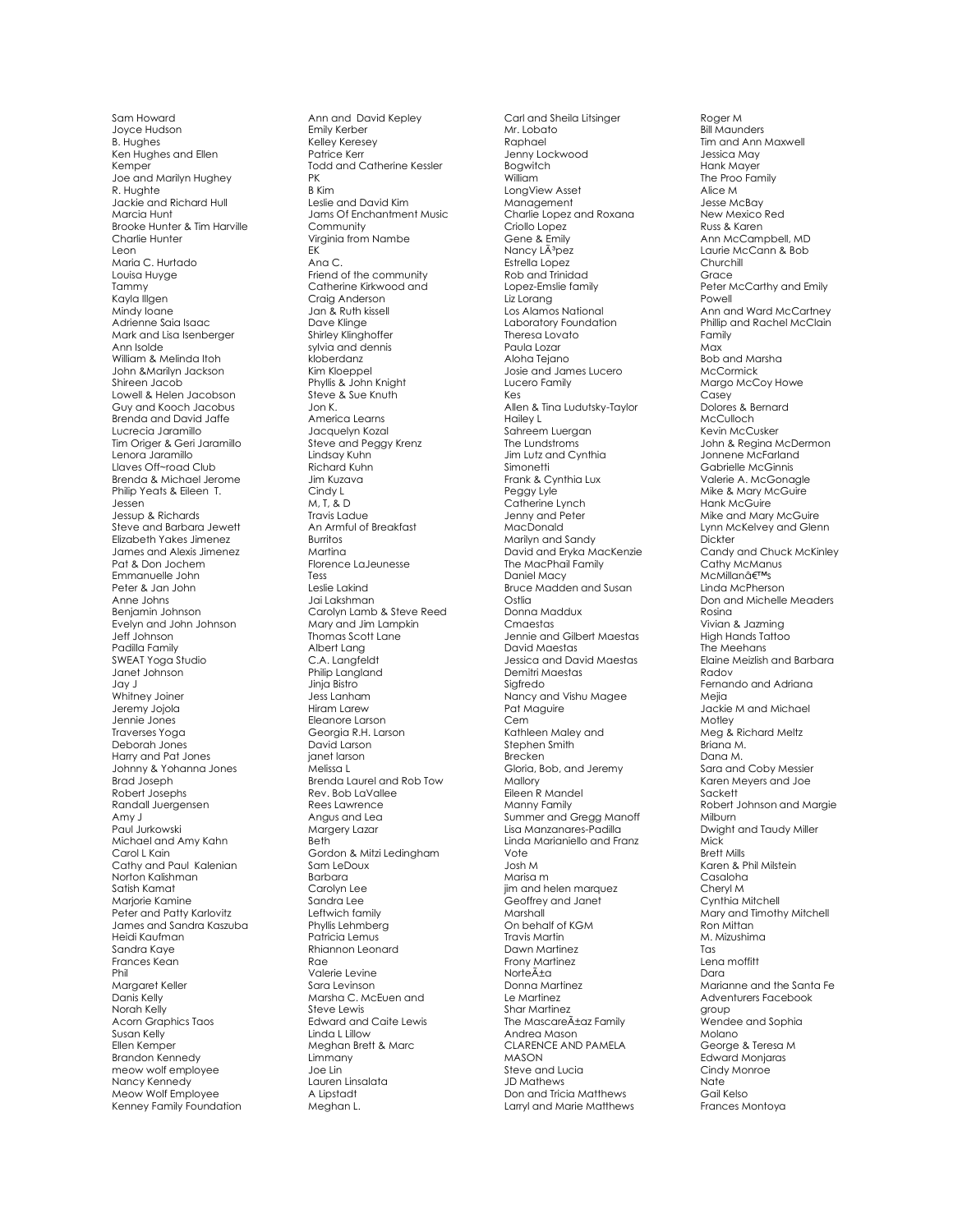M Christina Montoya Emily Montoya Pray for us Saint florian Lois and William Mee Linda Montoya Andrew J Mooney Ann and Jim Moore Moore Family Thomas & Chantal Your neighbors in Oregon Jenny Moore and family Robert & Phyllis Moore LMo A. Mora Elizabeth More Jason Morgan Marylin Morgan Camille Morrison Mary Winters Morse Guy Frederick Morton Moseley -Tyler Fletcher and John Trio Mount Olive Baptist Church Virginia Mudd and Clifford Burke Anthony and Irene Mueller Barbara Muller W3NM Barbara & Mark Ann Muñiz & Gregg Carter John & Shirley Munoz Satoru Spike Murphree Kelly and Marilyn Murphy and Family Patricia Murphy Marianne Murray Carolyn Chatwin Murset and Rich Murset Eugene and Carol Murski Brad and Marjorie Musick Chayanin David & Nicole Musolf Bill & Judy Virginia and John Myers Bette Myerson Matts Myhrman Bettsi Jim Wightman & Karen Nakakihara Stephanie & Charlie from Los Alamos Members of our NM communities Viola S. Navrot Quin and Kim Neal Ingrid Neeley Nicole Damie Nelson and Carl Levi Brett Nelson Janet nelson Matt Nestler and Divya Shiv Ken Neville New Mexico Foundation We're in this together Tim Nisly New Mexico Voices for Children Carol Chris Nordstrum Bryan Norman and Paul **Garver** Laura norman Margaret K. Norton Faith and George. Hilary Noskin and Lisa Todd Shanelle Novoa Kiera OBrien KKM Arthur O'Donnell and Theresa Kelly Dr. Susan D. Ohnmacht marsha o and John b

Ken and Maria Olds Marcia Olds Shelley and Elouise American Federation of Teachers (AFT) Plein Air Convention and Expo participants in Santa Fe A Friend to Santa Fe Jesus and Gloria Ontiveros Sandra O The Orlowskis Janie and Peter Kristina Ortega Greg M. Ortiz Carlos and Janet Ortiz Daniel J. Ortiz Joseph D. and Celina M. Ortiz<sup>1</sup> Gerald Ortiz y Pena and Donna Bruzzese Joe and Carolyn Osbornn Peter & Jean Ossorio John and Margaret O'Toole Suzanne Otter Greg and Eleni M Ouellette and K Avants Russell Bruce and Linda Owens Suzi Owens JoEllen<br>Leroy Pacheco Mariah Dick and Jane Padberg Karen and Gregg Linda P Mother's Day Gift Jan Palantone Pallares family New Mexican sending my love to fellow New Mexicans Toby Palley Pang/Veloz Family Kay and Steve Parish Kathy Parkin William and Rodina Parnall Theresa Parrish Sherry Parsons David and Juli Nancy Jean P&J Patterson Linda Patton Sally Patton and Rick Grenzeback Perry and Shawn Paulazzo Anne P J&J Paulsen Stephanie and Andrew Peace MPECK The Pedersens Sarah Pederson Roger and Susan Peirce The Pellicoro's Mary A Joshua of New Mexico NM Customized In Home Living<br>Trudy L Perry Sue Phelps Jane and Glenn Conroy Sending Relief Randolph & Judy Pierce Ariane Pinson John Pitts and Thu Trang Anne and Dale Pizel W. Plouffe wray and howard plunkett PNM PNM Resources Foundation PNM Resources Foundation Mark and Karli

Bronwyn Poole and Peter **Schmitz** Joseph and Catherine Pope Terry Richey and Nancy Pope Maria Leslie and John Porter Dorothy and Clifton Potter Dr. Deborah Potter, Alameda, NM Jason and Hildegard Pressesky Jo Shroyer and J.G. Preston Price Family Judith Prime Jean Prior Elizabeth Prosser R<sub>I</sub> Amy and David Purcell Helene Quick Guadalupe Inn. Santa Fe Chris Rabb V Racehorse Joe Radnik n/a Mark & Deirdre Ragan Giri and Betsy Raichur Jose Kirstin Ramsay Nancy Ranney and David Levi Santa Fe Salt Cave Joanne Burns and Rob Raucci MJ & Anthony natalie reed Mackie Redd and Kathy Reed Debra Rehn Peter and Mary Anita Reid Barbara and Rob Reider Larry and Joan Reinebach GTR R. Reinke Gloria Rendon Lucresha Martinez Renteria Reynolds Family Taos resident Alex Mary Richardson Kathy Richardson JeffandSue Todd & Josh Richins James Rickey Riddle Family Gregory Riggs Kathy Riggs Karen & Tim Riley Megan Rios y Torres Claudia Risner and Richard Moody Danny R. Miranda Rivera Rizzieri Marjana & Hal Roach Danielle Ashley Roberts judy roberts Joyce A. Roberts Wendy Roberts John Robinson Jr. Catherine Robinson Jamie Brunson & Walter Robinson Robin and Sam Rodar Tim R. Linda Rodgers Alice Rodgers Jay Rodman & Wendy Wilkins Rogers Reddy Family John Rogers Pam Rogers

Hilda Plush Adventures Friends of the north B Romero Rosemary Romero Julian Mike Root Judy Rosenbaum & Matt Jones Jim and Linda Ross Morgan Ross Loves Joanne Griego TRoss Dean and Patty Rovang Lauren Roverse Kristin Rowley Johnny and Olivia Roybal Roybal Jon Rudolf Sharon Dj Laurie Rugenstein Danny Ruppert Jaime Rusche Nancy Rutland & Mike Harbour renata sack Megan S. JMS Christy Sakamoto Cristiano & Matteo Ljs Michael J. Scott Lou and Sandy Salm Gregory Salustro Rebecca and Karl Kullberg Mary Anne and Allen Sanborn Annadelle Sanchez Max Sanchez Yolanda Sanchez Albuquerque Adam Sanchez Antonio New Mexico Mutual Cris handyman services. Patricia and Jeanette Sanchez Paloma Virginia Sanchez Toni Sanchez -Romero Sarah Sanders Sandia Area Federal Credit Union Gerald Sandoval Anne and Ken Sapon Kelly Sauter Frances Sayre Vince S Edie Schaffer Paul and Stephanie Schick Amy Schiffer Helga Schimkat and Greg Reid Dan Schlegel Shanny Marko Schmitt Laurel Schnitzer Phil and Veronica Schroer dan Annie B. Ted Schupbach Chris S. Elaine and Daniel Schwartz YogaSource Santa Fe Bert Scott The Seamster family Cheryl Seaton Kathryn Sedlacek Wade and Jean Seibert Christina S Amie Mary Semus Mary Louise Sena